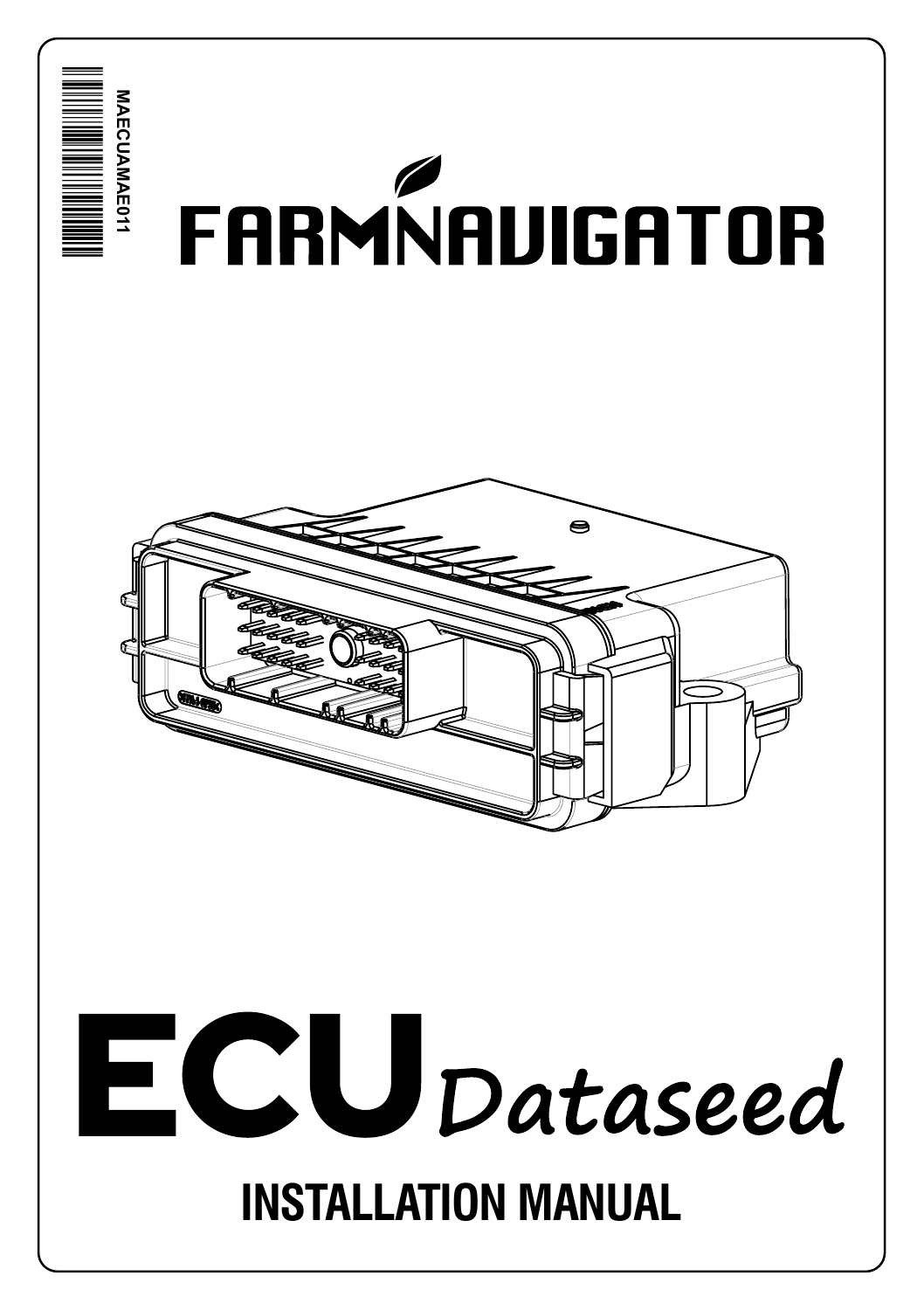# 1. Technical Specifications

- ●Dimensions: 130x90x40mm
- ●Weight: 500g (without main harness)
- ●Waterproof: IP67
- ●Supply voltage: 10-35 Vdc
- ●Operative temperature range: -20°C / +60°C
- ●Storage temperature range: -30°C / +80°C
- $\bullet$  Power consumption: 14A max  $\omega$  12Vdc (~ 170 W)
- ●I/O Connections: 1 x RS232 serial port, 4 x PWM

# 2. Installation

The ECU Dataseed harness is composed by the following cables:

- ●CONTROLLER: To be connected to "Controller" port of G7 Dataseed
- ●RIGHT: To be connected to the hydraulic electro valve, right movement
- ●LEFT: To be connected to the hydraulic electro valve, left movement
- ●PWR: power supply
- EV3: not used
- ●EV4: not used

**NOTE:** Use a 1/4 inch nut driver to fix the main cable harness connector to the ECU Dataseed.

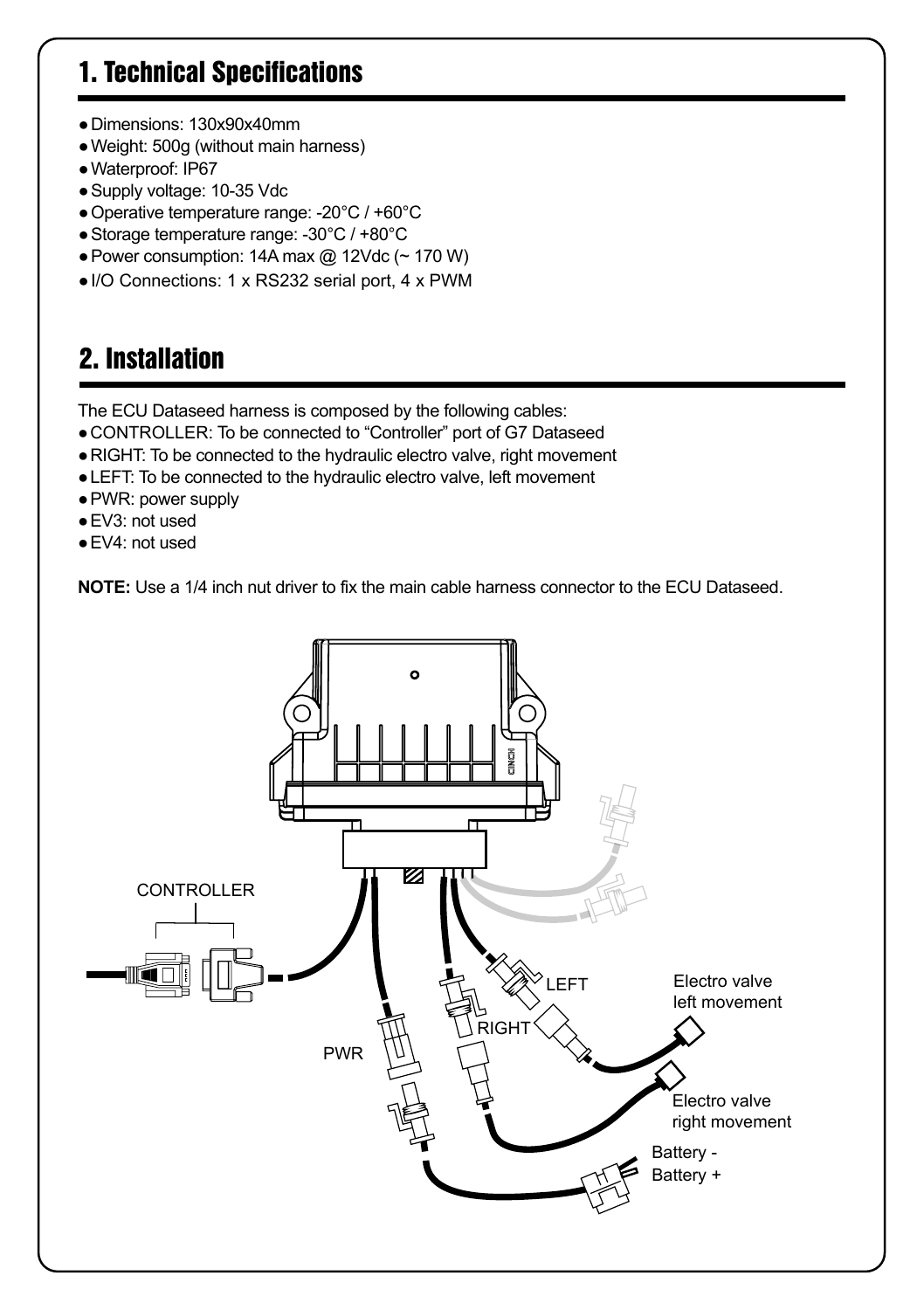### **2.1 Serial port connection**

Before connecting the the ECU Dataseed CONTROLLER cable to G7 Dataseed, make sure both devices are switched off. No other settings are necessary.

### **2.2 Connection to hydraulic electro valves**

Before connecting the RIGHT and LEFT connection cables to the implement, make sure ECU Dataseed is switched off.

**WARNING:** The shifting mechanism could move suddenly and cause severe injury or death.

ECU Dataseed can control the coils of the electro-hydraulic valves which are under these limits:

- ●Nominal voltage: 12V DC
- ●Max current: 3.15A (each coil)

#### **2.3 Power supply connection**

The connection of the power cable to the battery must be done carefully. Please refer to a professional technician. The following instructions shall be considered:

- The positive (red wire) must be under switch
- ●The negative (black wire) must be connected to a clear and pure negative. Do not connect the negative pole to oxidized or painted metallic parts
- ●The power supply must be able to provide at least 10A (in case of RIGHT and LEFT only). Do not connect the device to weak or unstable sources
- ●Do not connect the positive (red wire) to the starter motor
- ●Do not route the wires near the starter motor or near any other magnetic source

**ATTENTION:** power off the device when it is not used.

### 3. LED Status



| Color       | <b>Status</b>                       | Detail                                                                  |
|-------------|-------------------------------------|-------------------------------------------------------------------------|
| Blue solid  | Automatic mode                      | Communication with G7 Dataseed is stable.                               |
|             |                                     | The actuators connected to RIGHT and LEFT are moving in automatic mode. |
| Green solid | I Manual mode                       | Communication with G7 Dataseed is stable.                               |
|             |                                     | The actuators connected to RIGHT and LEFT can be moved in manual mode.  |
|             | Pink blinking   Communication error | Communication with G7 Dataseed is not established.                      |